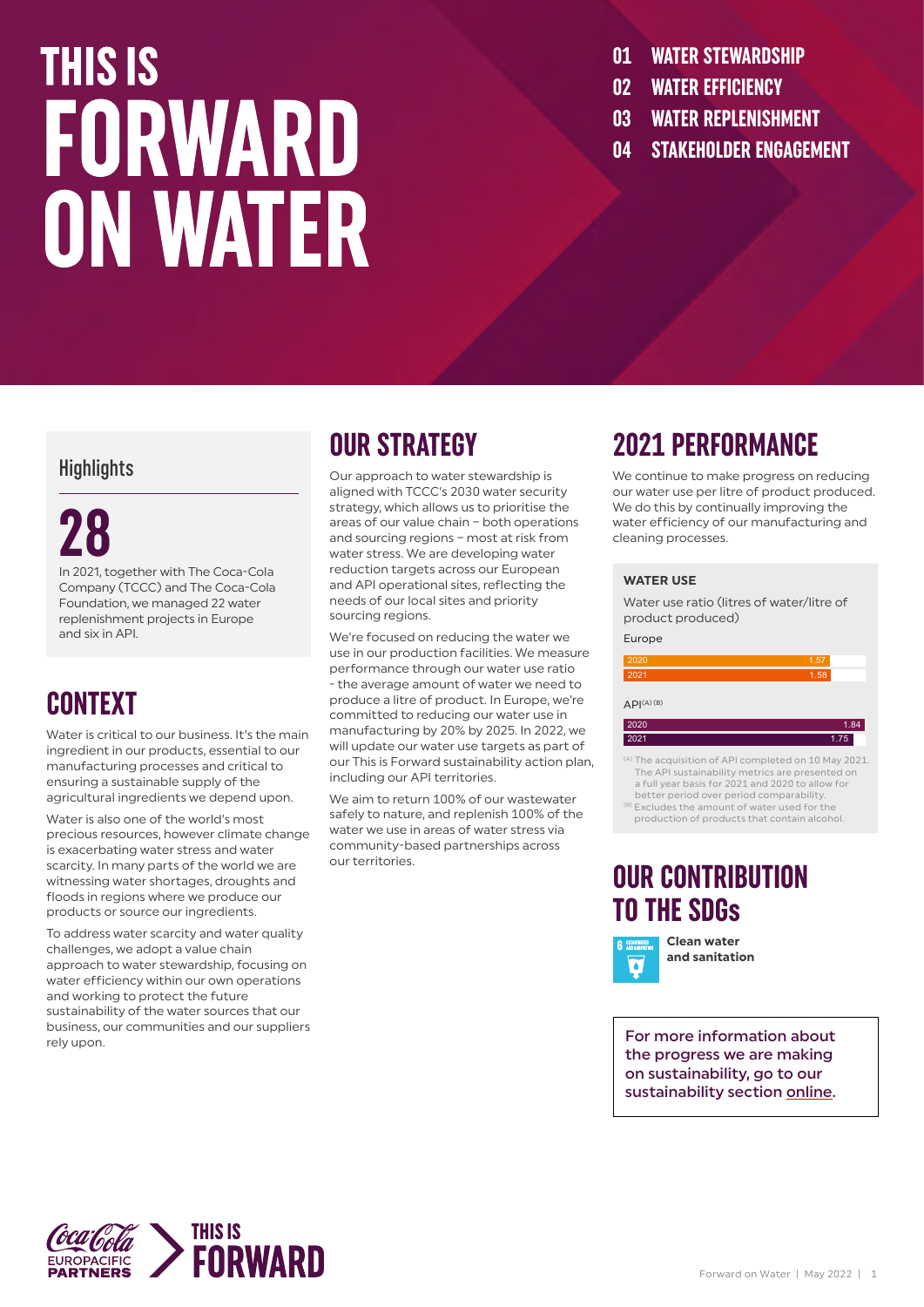# **WATER<br>STEWARDSHIP**

#### How do you assess the water risk in your water sources?

Our approach to water stewardship is aligned with The Coca-Cola Company's (TCCC) 2030 water security strategy. This includes a context-based approach to water security, which means we prioritise the areas of our value chain – both operations and sourcing regions – most at risk from water stress. Our value chain approach to water management aims to address water availability challenges and protect the water sources that our business, our communities and our suppliers rely upon.

Our water risk mapping is based upon a series of risk assessments. All our sites are assessed through a global enterprise water risk assessment which uses the [World](https://www.wri.org/)  [Resources Institute](https://www.wri.org/)'s global water risk mapping. This is supported by local Facility Water Vulnerability Assessments (FAWVAs).

In 2020, all of our production facilities completed their first annual FAWVA, which assesses a wider range of physical, regulatory and social risks. This approach allows us to set context-based targets on a site level, and prioritise resources accordingly.

The FAWVAs are supported by source vulnerability assessments (SVAs), undertaken at a local level every five years and aligned with the [Alliance for Water](https://a4ws.org/the-aws-standard-2-0/)  [Stewardship Standard.](https://a4ws.org/the-aws-standard-2-0/) With the SVAs in place, we then assess potential risks in water quality and future availability to our business, the local community and the wider ecosystem.

The FAWVAs and SVAs feed into our site water management plans (WMPs), which support target management, climate resilience, data sharing and reporting.

**100%**<br>
In 2021, all our non-alcoholic drinks production facilities had SVAs, and WMPs in place.

#### Are your production facilities in areas of high baseline water stress?

Through the [WRI Aqueduct Water Stress](https://www.wri.org/aqueduct)  [mapping,](https://www.wri.org/aqueduct) we know that 22 of our 45 production facilities in Europe, and three out of 24 production facilities in API are located in areas of high baseline water stress<sup>(A)</sup>. In 2021, these sites used 10.7 million  $m<sup>3</sup>$  of water in Europe, and 1.37 million  $m<sup>3</sup>$ of water in API – representing 55.6% of our total water use in Europe and 25.3% in API<sup>(B)</sup>.

In addition to measuring our baseline water stress, we use FAWVAs to closely analyse our local water risks, and set context based targets. As a result, our sites are categorised into "leadership", "advanced efficiency" and "contributing locations" – based on the level of water risks.

Sites in leadership locations are those that rely on vulnerable water sources or have a high level of water dependency. These sites have the highest water reduction targets and aim to achieve 100% regenerative water use. This means finding a beneficial use for our wastewater and replenishing any remaining water through projects in the local watershed. Sites in advanced efficiency and contributing locations have lower levels of baseline water risk and therefore have lower water use reduction targets.

### **12 LEADERSHIP LOCATIONS**

Eight of our production facilities in Europe, and four in API are leadership locations, representing 7.9 million m<sup>3</sup> of our total water volume.

#### What are your water stewardship certifications?

All our manufacturing sites are certified under the ISO 14001 environmental management standard. This ensures we have appropriate environmental management and stewardship of resources in place for all our daily operations.

With a gold European Water Stewardship certificate since 2013, our mineral water bottling plant in Chaudfontaine, Belgium, obtained a platinum certificate for sustainable water management from the worldwide **[Alliance for Water Stewardship](https://a4ws.org/)** in 2021, as did our production facility in Dongen – the first site to receive this standard in the Netherlands.

In 2021, CCEP was included in the CDP Water A list for a sixth year in a row and is one of only 53 companies globally to be recognised at this level.





CLIMATE WATER

(A) Soft drink production facilities only. In 2021, we closed two of our production facilities in Europe, but the production volumes from these facilities are included up until point of closure.

(B) Includes data revisions captured after the publication of our 2021 Integrated Report in March 2022.

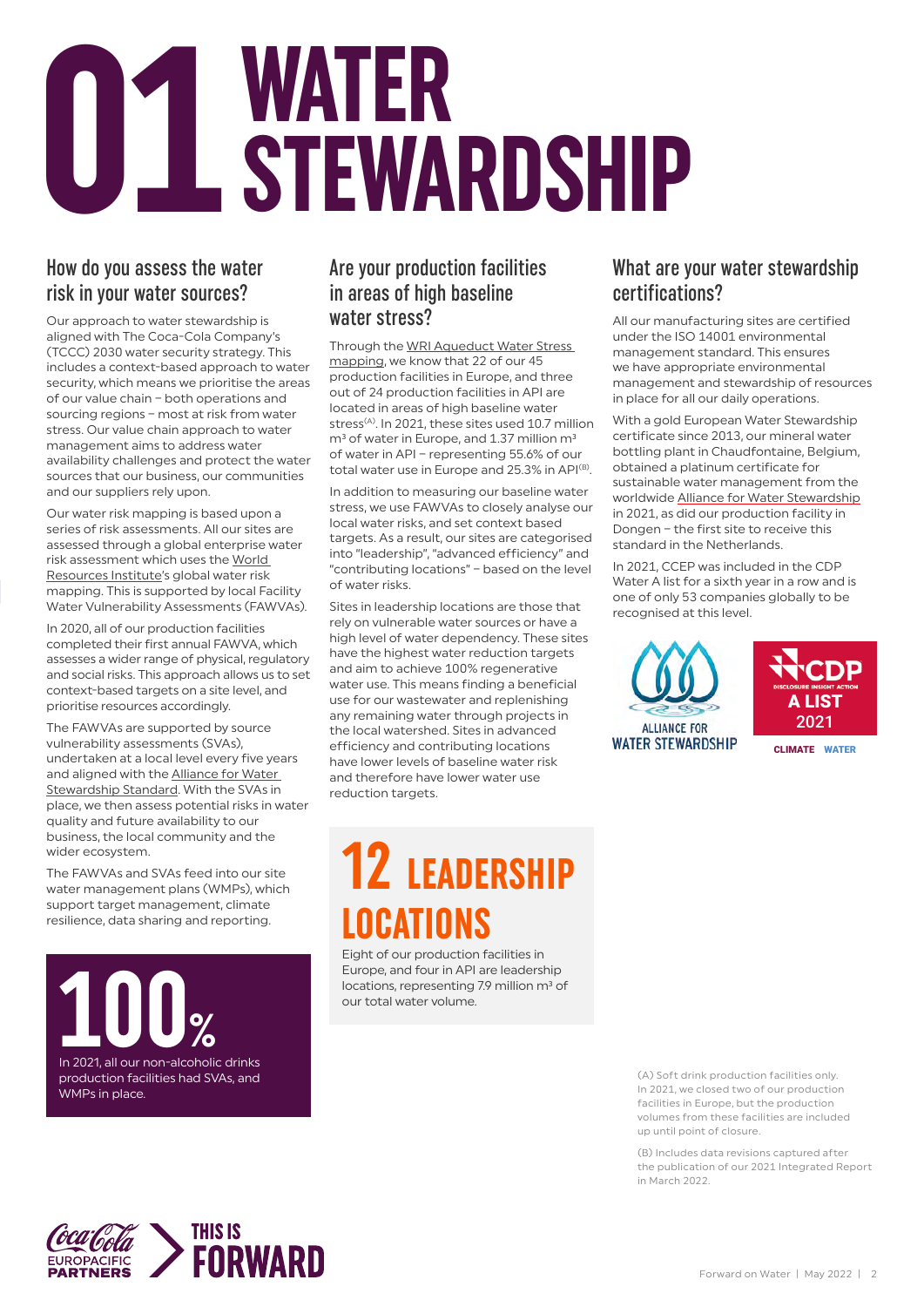# **WATER**<br>EFFICIENCY

#### What are your water reduction targets?

We monitor our water use, setting annual targets and identifying opportunities to further reduce our water consumption, and improve the water efficiency of our manufacturing and cleaning processes.

In Europe, we have a commitment to reduce our water use in manufacturing by 20% by 2025 versus a 2010 baseline. In 2022, we will update our water reduction targets to cover all of our territories, including API.

#### How much water do you use to make your products?

We measure performance through a water use ratio - the average amount of water we need to produce a litre of product.



In API, our water use ratio was 1.75

per litre of product produced in 2021, a 4.8% reduction compared to the previous year.



#### How are you improving water efficiency in production?

It's vital that we manage the water we use in our production facilities and we are investing in water saving technologies to make our manufacturing and cleaning processes more water efficient. In 2021, we invested €1.3 million in water efficient technologies and processes in our sites in Europe, resulting in water savings of 31,950m<sup>3</sup>. In 2021, we reused and recycled 674.145m<sup>3</sup> of water, or 3.5% of our total water withdrawals in Europe.



In Belgium, we will save up to six million litres of water a year by using new vacuum pump fillers for beverage filling processes that we introduced in our production facility in Antwerp in 2021.



In 2021, we have reduced the rinsing time of our glass bottles at our Jordbro production facility in Sweden and will save 1.2 million litres of water a year as a result.



In Spain, we are piloting a project at our production facility in Sevilla to track production line water usage through metering and online live tracking, and we aim to roll this out across Europe and API over 2022 and 2023.

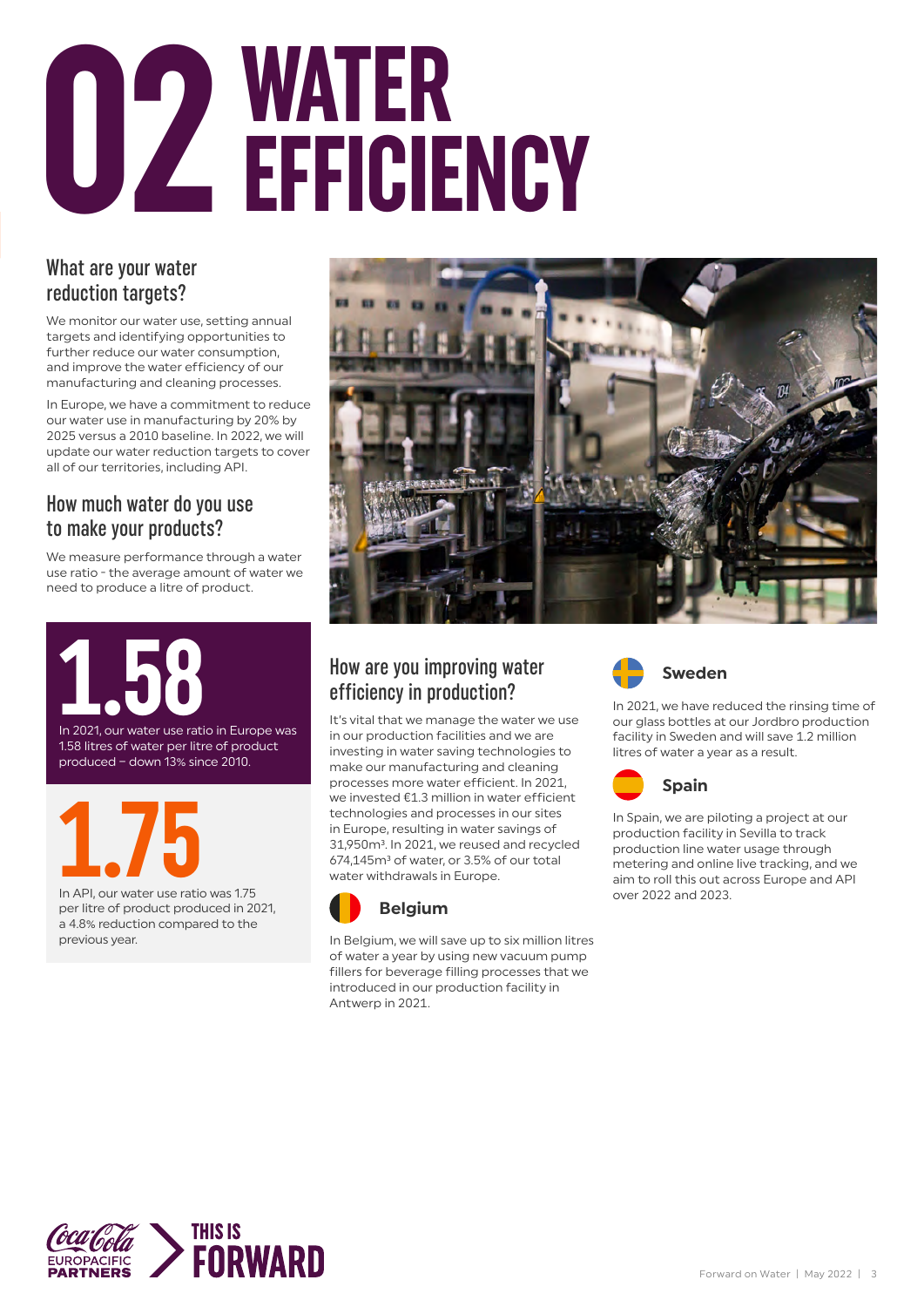

In 2021, we successfully rolled out technology to reclaim and reuse effluent water at three of our plants in Indonesia. Wastewater that is treated and processed via reverse osmosis is now being reused for general purposes, such as cleaning and solvent for chemicals, within our own facilities. This project helped to save 161 million litres of water in 2021 and represented 86.7% of our total water savings in Indonesia. In 2022, we will aim to extend this to two additional plants.

#### Do you return wastewater to the environment?

We ensure that 100% of our wastewater is safely returned to nature. Before water is discharged from any of our production facilities, we apply the highest standards of treatment, meeting all standards set by local regulations and KORE standards.

While most of our production facilities pre-treat wastewater on site and then send it to municipal wastewater treatment plants, 11 of 45 our production facilities in Europe carry out full wastewater treatment on site. In our production facilities in Reykjavik, Iceland and Barcelona, Spain, the methane gas generated by wastewater treatment is recycled to heat the waste water treatment process itself.

Of our total wastewater volume (6.94 million m<sup>3</sup>) in 2021 in Europe, 61% was treated by municipal wastewater treatment facilities and the rest by our own treatment plants. In 2021, we invested €998,000 in wastewater treatment technology.

In API, 8 of our production facilities have on-site waste water treatment plants. Of our total wastewater volume (2.34 million m<sup>3</sup>) in 2021 in API, 55% was treated by municipal wastewater treatment facilities and 45% by our own treatment plants.

#### **Total water withdrawal and wastewater discharge 2021**

|                        | Europe<br>(million m <sup>3</sup> ) | <b>API</b><br>(million m <sup>3</sup> ) |
|------------------------|-------------------------------------|-----------------------------------------|
| Total water withdrawal | 19.2                                | 5.8                                     |
| Water discharge        | 6.9                                 |                                         |

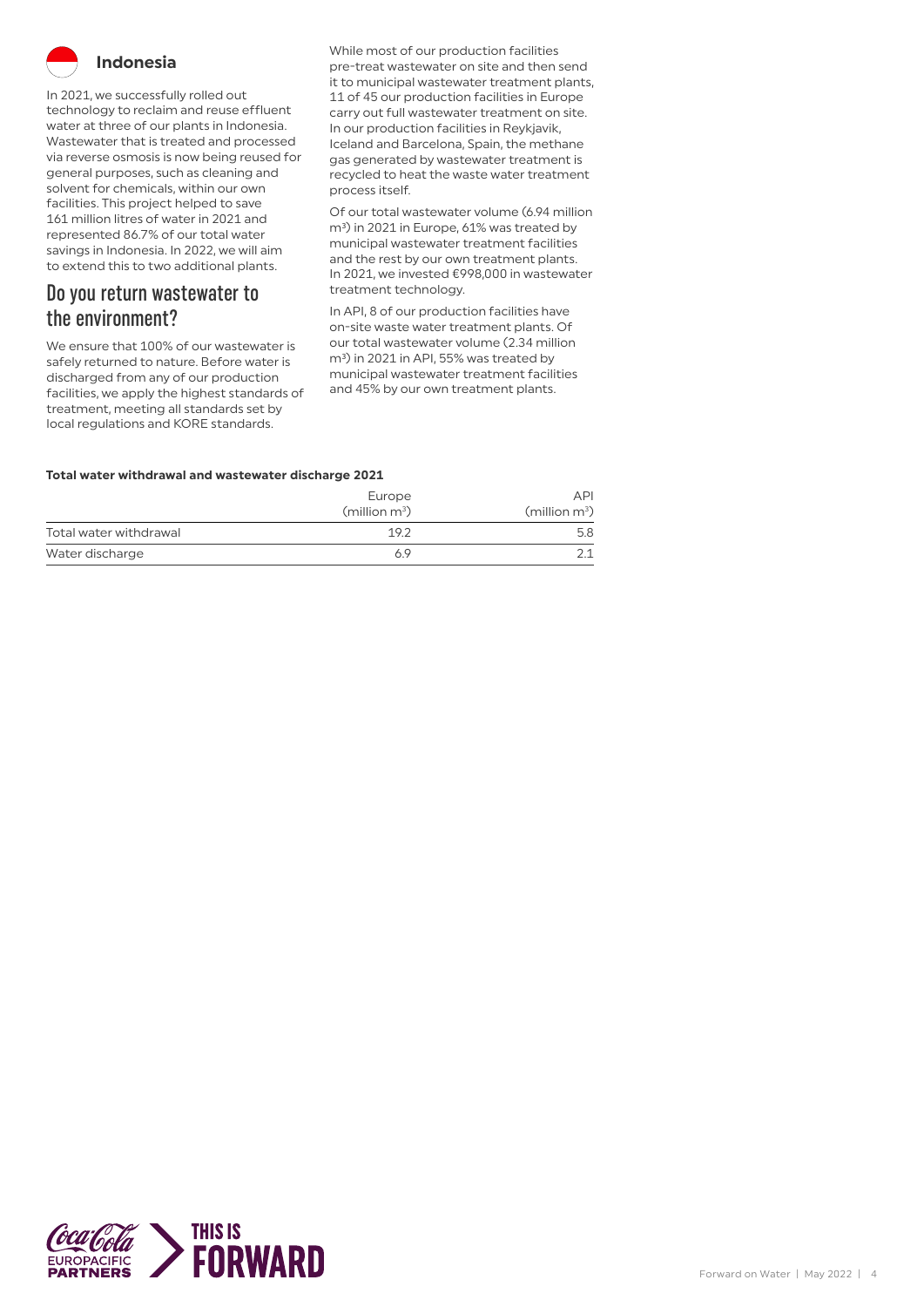# **WATER 03 REPLENISHMENT**

### **100%**<br>We aim to replenish 100% of the water

we use sourced from areas of water stress.

#### What are your water replenishment programmes?

We continue to replenish the water we use in areas of water stress in partnership with local NGOs and community groups. Together with TCCC and The Coca-Cola Foundation (TCCF), we have set up several replenishment programmes across our territories in recent years.

In 2021, we managed 22 water replenishment projects in Europe and six in API. As a result, we replenished 25.4 million m<sup>3</sup> of water across our territories - including 15.5 million  $m<sup>3</sup>$  in Europe and 9.9 million  $m<sup>3</sup>$ in API. This represents 226% of the water we sourced to make our drinks in areas of water stress in Europe, and 320% of the water we sourced to make our drinks across all sites in  $API^{(B)}$ 



#### **Australia**

Project Catalyst, a joint collaboration between TCCF, sugar cane farmers in Queensland, Australia, WWF Australia, natural resource management bodies and the Federal Government, aims to reduce the agricultural run-off impacting the Great Barrier Reef. The project supports sugar cane growers to adopt beneficial and sustainable farming practice changes, and improve the quality of waters impacting the reef. Since 2009, the initiative has grown to include more than 130 farmers, improving the quality of 150 billion litres of water flowing into the reef and reducing run-off by 180 tonnes per year. In 2021, 8.1 billion litres of water have been replenished through the project.





Through TCCF, we supported two water replenishment projects (Stappersven and Demervallei) run by the conservation group, Natuurpunt. Together, these projects replenished 263 million litres of water in 2021. We also launched a partnership with TCCF and [Natuurpunt](https://www.natuurpunt.be) to replenish 247 million litres of water a year over the next four years, through the redesign of heath and fenlands in the Aa river, which draws water from the same river basin as our production facility in Antwerp.



We continue our long-standing water replenishment programme in the Camargue region of France, supported by WWF France and TCCF. The aim of the programme is to restore the hydrology and biodiversity of the Étangs et Marais des Salins de Camargue, a protected coastal area of lagoons and salt marshes covering over 6,500 hectares. In 2021, 8.1 billion litres of water were replenished as a result of this initiative.



The Cam and Ely Ouse (CamEO), and Broadland River catchments cover 6,900 km², including a large section of high quality agricultural land. Agricultural pollution is a major issue, with 80%-90% of all water courses in Europe failing to meet Good Ecological Status under the EU Water Framework Directive. The water replenishment project led by [The Rivers](https://theriverstrust.org/)  [Trust](https://theriverstrust.org/), [Norfolk Rivers Trust](https://norfolkriverstrust.org/) and TCCF, contributes to replenish high-quality water by reducing runoff (which can then infiltrate the soil) and also by filtering agricultural pollution. In 2021, 3.2 billion litres of water were replenished as a result.

(B) Includes data revisions captured after the publication of our 2021 Integrated Report in March 2022.

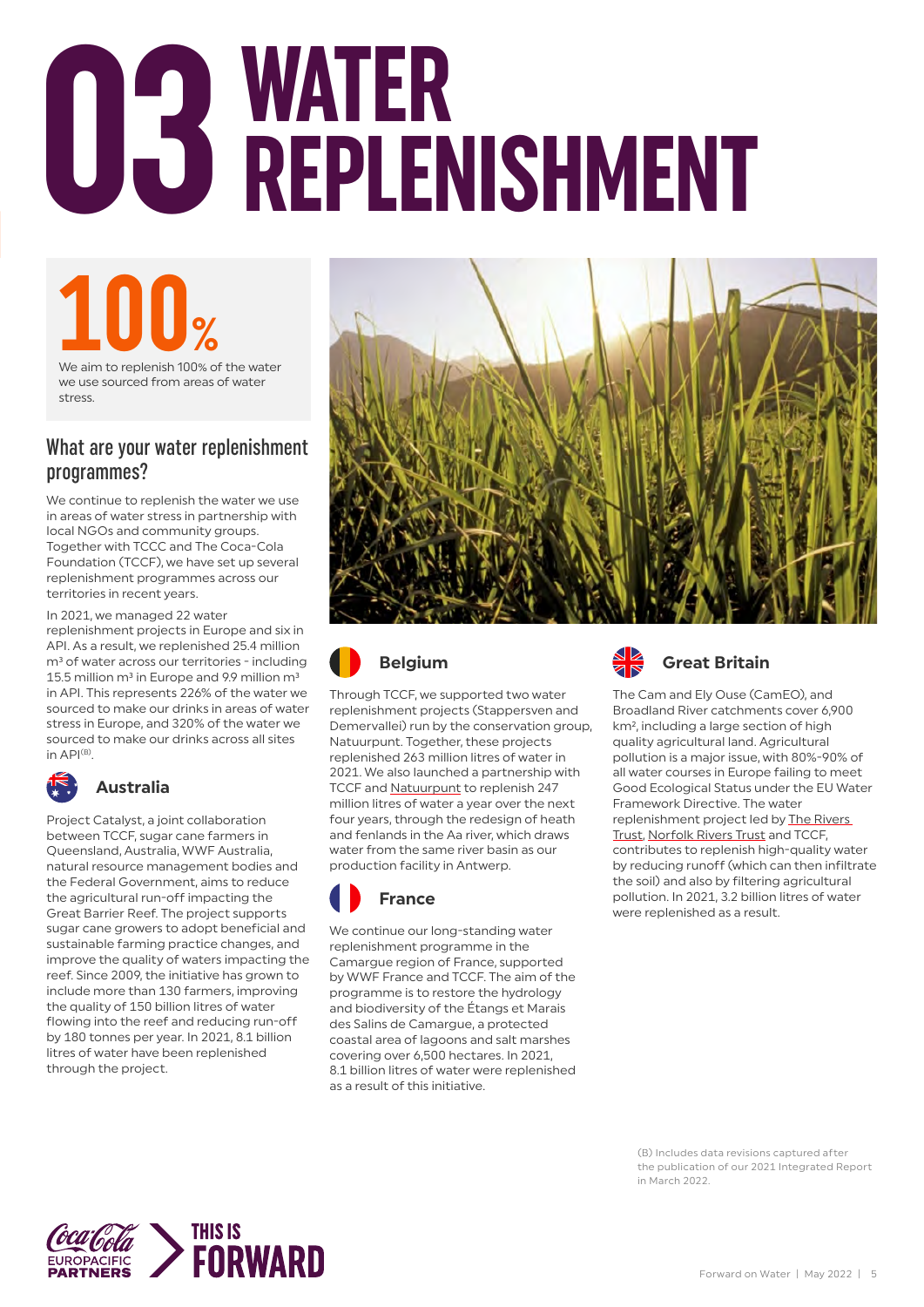

#### **Indonesia**

Together with The Coca-Cola Company and The Coca-Cola Foundation, we supported five local water replenish projects across Indonesia, replenishing 1.7 million litres of water in 2021. The majority of these projects involved the installation of infiltration wells which helped to increase the recharge of local aquifers. For example, in collaboration with FIELD Foundation, we undertook a rainwater harvesting project in Jatiluhur Conservation in West Java, one of the water sources of our manufacturing site in Bekasi. We successfully established 854 infiltration ponds that will absorb around 6,8 million m<sup>3</sup> of rainwater, providing a solution to lack of water availability and poor water quality that the reservoir previously encountered. This rainwater harvesting project also benefits around 3,416 individuals who live nearby the reservoir.



#### **Portugal**

In 2019, we launched [Plantar Água,](https://www.natureza-portugal.org/o_que_fazemos_222/agua_/plantar_agua/) a project in partnership with [Associação Natureza](https://www.natureza-portugal.org/o_que_fazemos_222/agua_/plantar_agua/)  [Portugal,](https://www.natureza-portugal.org/o_que_fazemos_222/agua_/plantar_agua/) WWF and TCCF. Through the project, we support the recovery of 100 hectares of Mediterranean forest which has been devastated by fires. By the end of 2022, over 50,000 trees and shrubs will be planted in order to improve the retention and absorption of rainwater. In 2021, we replenished 200 million litres of water.



In Spain, in partnership with WWF and TCCF, we support [Misión Posible: Desafío](https://www.wwf.es/colabora/empresas_por_el_planeta/grandes_proyectos_con_empresas/mision_posible_desafio_guadalquivir/)  [Guadalquivir,](https://www.wwf.es/colabora/empresas_por_el_planeta/grandes_proyectos_con_empresas/mision_posible_desafio_guadalquivir/) a project based in Seville and Cádiz. The project aims to improve the irrigation of agricultural crops in the area and enhance the biodiversity of the Guadalquivir River by restoring local marshland. Thanks to this project, 633 million litres of water were returned to nature in 2021. In total, we replenished 3.7 billion litres of water across the eight water replenishment projects in Spain in 2021.



Together with TCCC and TCCF, we support the completion of De Liskes, a nature restoration project located in the same water catchment area as our Dongen production facility. The water replenishment project is being carried out in North Brabant by [Natuurmonumenten.](https://www.natuurmonumenten.nl/) Large-scale restoration measures are being carried out on a centuries-old water system preserving an important habitat for birds, ducks and dragonflies. By restoring dykes, supply ditches and water control works, we aim to replenish 85.7 million litres of water a year.

#### What are your biodiversity and nature targets?

Preserving natural ecosystems is key to our long-term success and sustainability. We aim to leave nature in a better state than we find it, and are committed to restoring and enhancing biodiversity and nature, by building adaptation and resilience into our key operating and sourcing regions.

To protect and reinstate watershed that foster biodiversity, we are reducing our own water consumption and contributing to the secure access to water in priority areas via water replenishment activities, wetland restoration, and other initiatives.

Together with TCCC, we will aim to begin using the newly released Biodiversity guidance to the Natural Capital Protocol to start building a systematic framework for measuring and reporting the biodiversity benefits of our replenishment projects.

For more information on our approach please see our Approach to biodiversity and forest stewardship on our [website.](https://www.cocacolaep.com/sustainability/download-centre/)